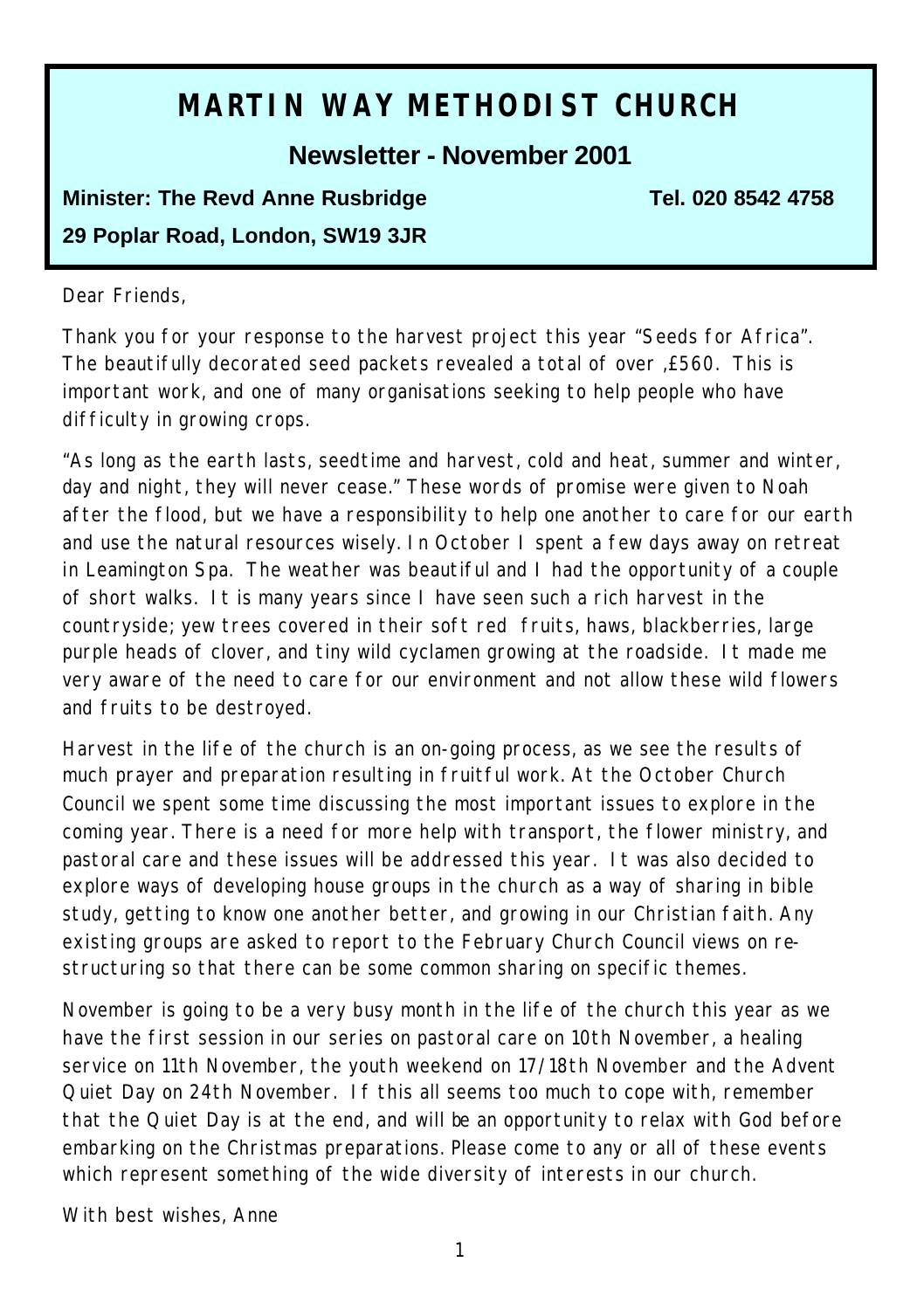## **Seeability - Our Women's Anniversary Weekend Charity**

In 1799 just over 200 years ago the first school in London for blind children was opened. Now known as the Royal School for the Blind it trades under the name Seeability and is the charity for which money was raised over the Women=s Anniversary Weekend last month. It works with people of all ages who are blind or partially sighted and have additional handicaps such as physical and learning disabilities, degenerative illnesses, brain injuries and mental health problems. It provides holistic care which enables people to take control of their lives and to achieve despite their disabilities.

The Society aims to help individuals discover their potential by encouraging independence and developing new skills. It offers services that empower people to help them to live the life that they want. Caring is important, but promoting a person=s independence and enhancing their chances in life is equally important. So it not only provides activity and resource centre services, but also residential accommodation and support for people in their homes. Its head office is at Epsom, but it also has outlets in Fleet, Horley, Guildford, Leatherhead, Seaford, Tadley, Wellington and London.

## **Worship Leaders Training Course**

The Circuit is offering this course of seven sessions for anyone interested or involved in leading or preparing for worship (e.g. prayer leaders, readers, musicians, worship co-ordinators, children=s worship leaders etc.). The purpose of the course is to encourage wider participation in leading worship and to enable gifts to be developed. It will be held at Stoneleigh Methodist Church on Tuesdays at 8pm and will be led by Rev. Stan Brown and David Eagle. The first session An Introduction to Corporate Worship is on 15 January. See poster on notice-board in church corridor or contact Rev. Stan Brown 020-8393-23322

Jennifer Smith

## **The Wimbledon Circuit Is Changing**

The Wimbledon Circuit at present comprises seven churches and five local ministers. Rev Rodney Hill and his family have decided to move on in September 2002 and will leave us next July. At the same time Upper Tooting Church with Rev Jennifer Impey will join Tooting Mission Circuit. This will affect us all. We will have to say good-bye to Jenny and our friends at Upper Tooting, who will be greatly missed. We will also lose four of our Local Preachers including Priscilla Vivian. Our circuit will change from having 7 churches and 5 ministers to 6 churches with 3 ministers and 1 vacancy. The Circuit Meeting decided not to seek to fill this vacancy in 2002, simply because there are not enough ministers in the Connexion available for the posts that will become vacant in that year. Instead the Leadership Team have proposed to work with a vacancy for one year with a view to initiating exciting new ventures in 2003.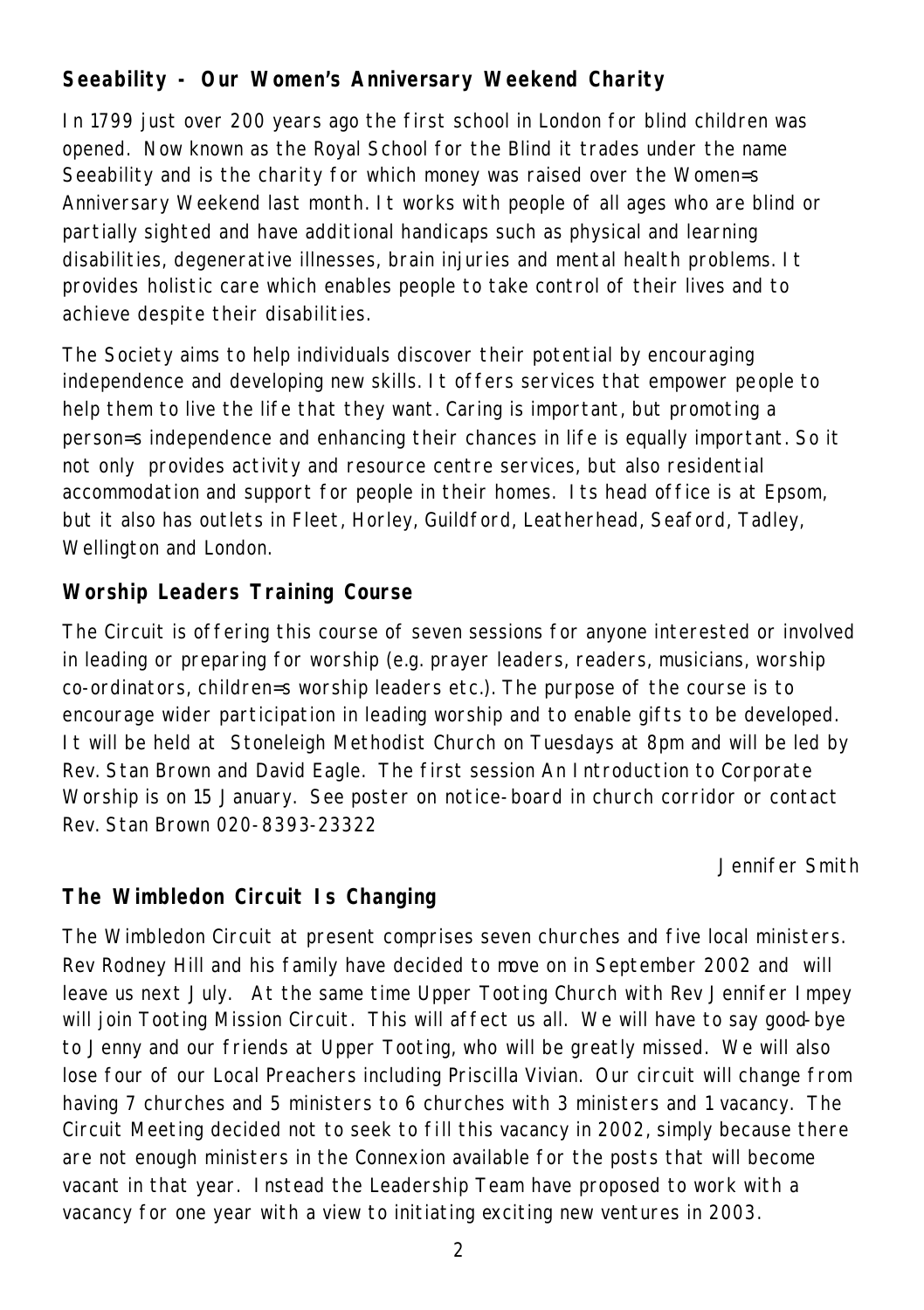These changes will affect us in the following ways:

- During 2002-3 Barrie, Stan and Anne will realign their work and temporary lay appointments may be made.
- 6 churches and 3 ministers effectively means that each minister will have pastoral charge of 2 churches.
- Barrie and Anne will both accept pastoral charge for another church in the circuit. Stan will increase his responsibilities in the circuit.

The Circuit Meeting unanimously decided to explore the exciting prospect of inviting a minister to come to our circuit in 2003 through the World Church in Britain Programme. If agreed and such an appointment were made this would mean that an experienced overseas minister would work in our circuit for 5 years from 2003. Both s/he and we would benefit enormously from each other through sharing different experiences - this would be an exciting challenge for us all.

This has nothing to do with a shortage of ministers; it is an opportunity to experience something quite different. If a World Church minister were to come to us, s/he would join the Circuit Team of ministers, and would influence and share their experience around all the churches in the circuit.

There will be a special Circuit Meeting on Thursday 29 November at 7.30 pm (venue to be advised), to which anyone can come. Representatives from the World Church Office will give a presentation and there will be time to discuss and explore the issues involved. The (elected) members of the Circuit Meeting will then be asked to formally approve the next step of the process.

Virtually all these changes are subject to wider discussions in the Methodist Church as a whole. The Connexional Stationing Committee could alter our proposals.

*\*\*Ask Anne or one of the stewards if you want a copy of the full text of this announcement.*

## **Holiday Snapshots - 1. Stratford-on-Avon**

The Methodist church at Stratford is in a tree-lined road in Old Town which winds round and down to the mill and a foot-bridge across the Avon. It is opposite the parish church where Shakespeare is buried and is built on a small portion of the land where the mediaeval College stood (built for the priests who served the church).

This church was opened in 1964 and is built of rustic brickwork in fawn-grey-buff with an attached hall on the south side which can be opened for an overflow congregation. Like Martin Way there=s a corridor dividing the hall from the kitchen and meeting-rooms, but it also has at the front a covered way or cloister from the church front door to a lounge and servery which provides a place of welcome and rest for visitors from all over the world.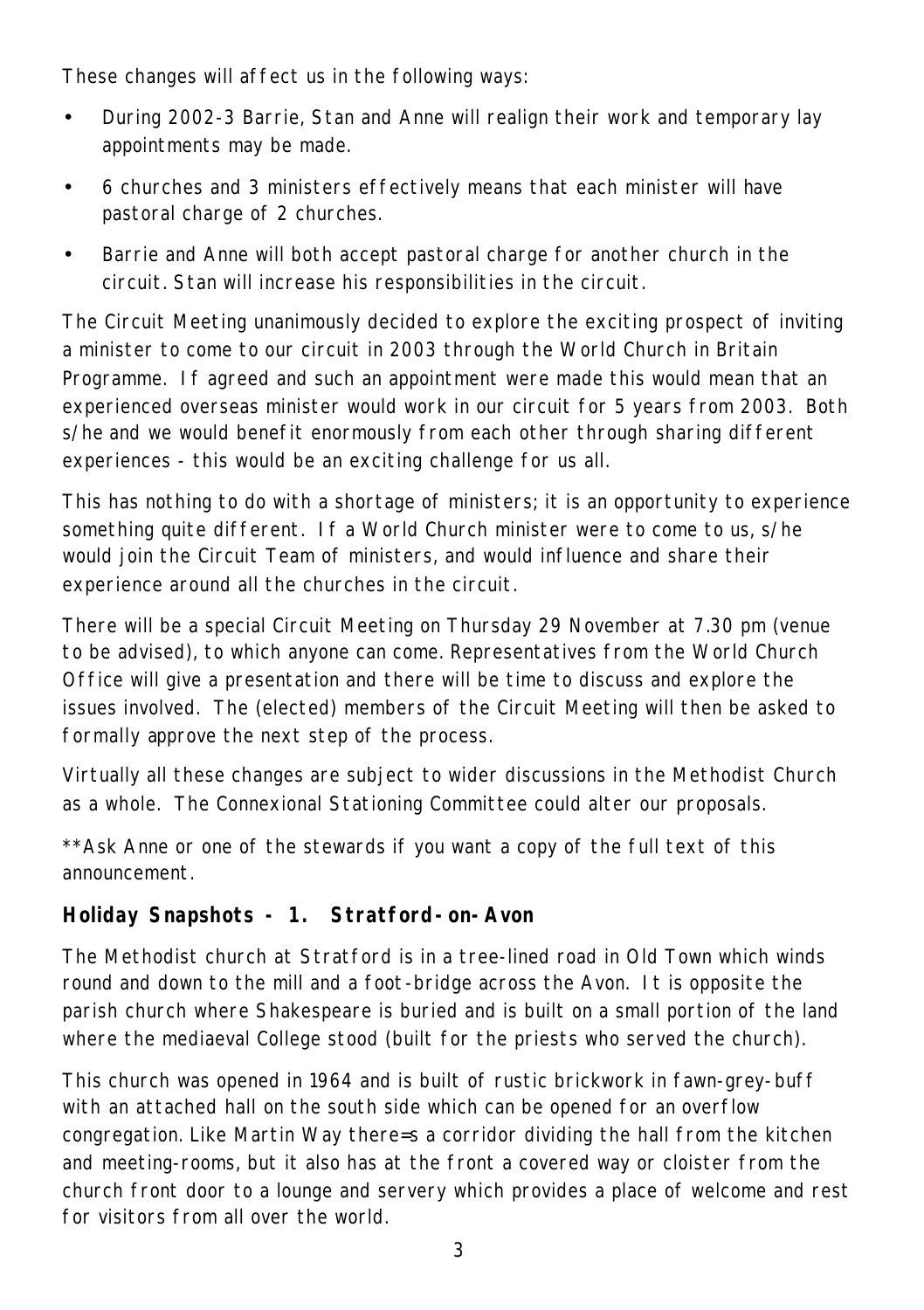Inside, the church reminds me very much of Martin Way. It is very light, no galleries, the pews are of honey-coloured wood and the windows are large. Everyone is very welcoming. They have a lively Junior Church and many groups, such as Women=s Fellowship, as we do. The Stratford Christian Care organises a meal for the homeless every evening and the Methodist team Ado@ Wednesday evenings. In March this year they were feeding about ten people. It can be a tough assignment on a cold evening, but is tremendously worthwhile.

My most recent visit coincided with their fourth Church Family Weekend with activities from Friday evening through to Sunday lunch, combining worksho ps, worship and fun. The workshops varied from papercraft through luscious puddings and photography to line dancing! There were even fireworks on the Friday evening!

And yes, John Wesley did visit Stratford - once! He came over from Evesham and preached 13 January 1743. Afterwards in his diary he wrote "Most of the hearers stood like posts; but some mocked, others blasphemed, and a few believed".

It was not until 1819 that Sarah and Matthew Pearce led a small group meeting in their house in Wood Street. By 1825 they had a minister and in 1834 the chapel in Birmingham Road was built, seating about 240 people and used until 1964.

## **Do you use the mascot alarm service?**

If you have a MASCOT pendant or unit and are thinking of having the BT Answer 1571 installed on your telephone as a free answering service be warned. Mascot have advised their customers NOT to use this BT service. This is because if you have a message waiting on the line it blocks contact by the MASCOT helper. To put it simply - if you fall on the floor and cannot get up so you press your MASCOT pendant, your MASCOT helper cannot talk to you over the phone and arrange help, because the Answer 1571 will start recording what s/he is saying and you won=t be able to get through to reply.

## **Methodist Homes For The Aged**

In last month's newsletter Lesley Mortley explained how we can support Methodist Homes for the Aged on Sunday 4 November - Methodist Homes Sunday. However, as with many good causes, unless we have a particular interest in the charity, or personal experience of its work, it is easy to push it to the back of our minds. Through my mother=s situation I do have that personal experience and can testify to the tremendous work done by that organisation.

My mother is 94 years old. She used to be very self-sufficient, fit, energetic and an active member of her local church. About three years ago it became clear that she needed help and my brother and I were able to get her a place at Hall Grange, the Methodist Home near Croydon. The premises are modern, comfortable and the garden superb. The care was loving, appropriate and sympathetic to her needs. She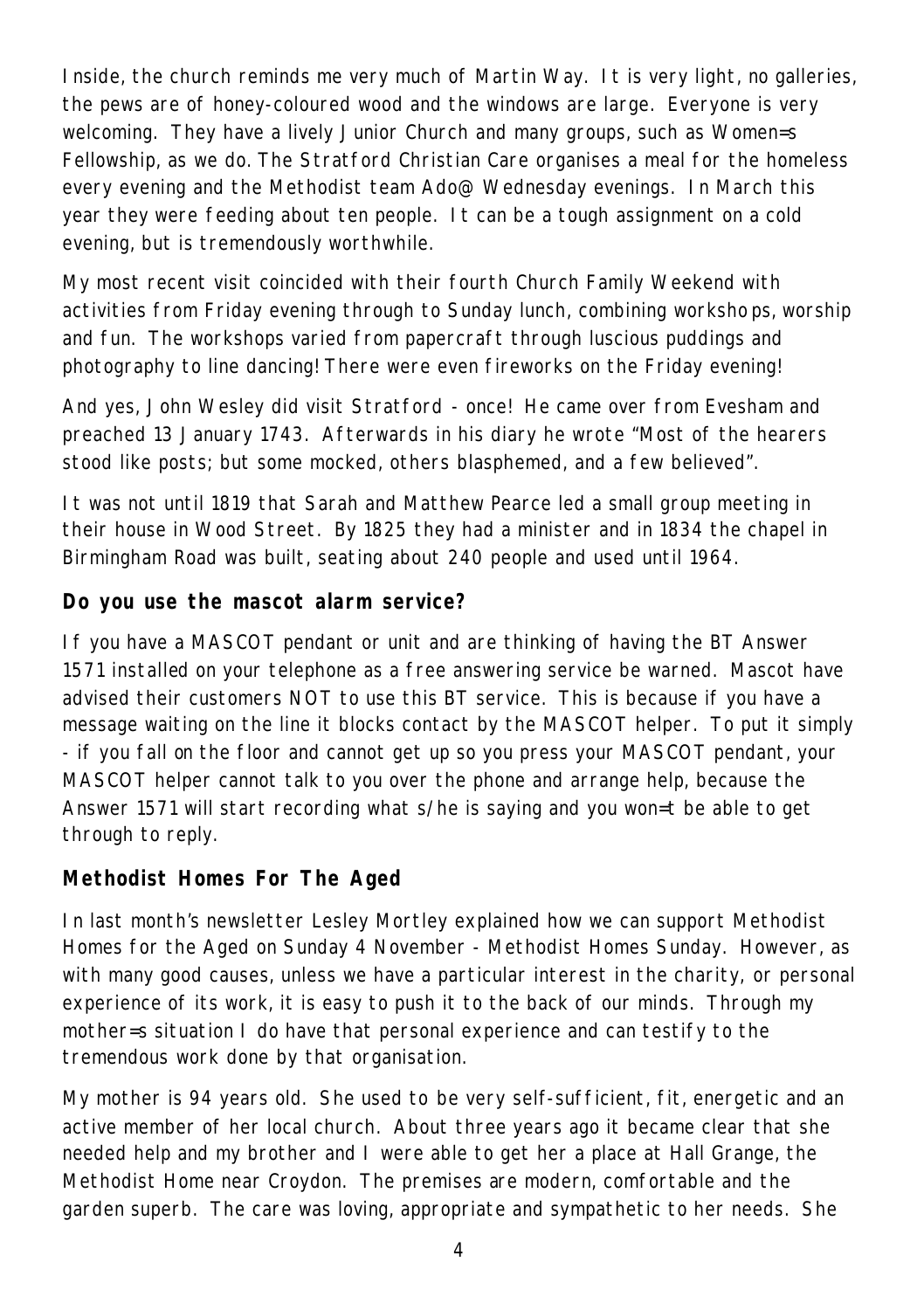was encouraged to maintain her independence as long as she could, but help was always at hand when it was needed. After a time her mental faculties began to fail and it was necessary to seek more specialist care. Again the MHA came to the rescue and we were extremely fortunate in getting her a place in the newly opened Heather Bank dementia care unit attached to the Richmond Methodist Home in Bexhill. Once again she has a lovely room of her own with en suite facilities and overlooking a lovely garden. There is a bright and cheerful lounge/dining room for the exclusive use of the unit=s residents and the opportunity to join with the residents in the main home for worship. I cannot praise the facilities too highly, but best of all are the staff. They are absolutely marvellous. The care and attention they give to the residents is unstinting and they are equally caring to the relatives of those in care. You are always greeted with a cup of tea and a smile and reassuring words about your loved one. Nothing is too much trouble and my mother, whilst increasingly confused, is very happy living in such a loving Christian environment.

Please support the MHA. If by our giving we can enable them to open new homes like Hall Grange, Heather Bank and Richmond we will, I know, be bringing comfort to many people - not only the residents but those who love them and are unable to provide the standard of care which they need in their advancing years.

Roy Ellis

#### **Christmas Fairs**

- 10 November : St. Mary's, Church Path : Christmas Fayre : 11am-2pm
- 24 November : Alexander House Christmas Bazaar, 12 Clifton Road Wimbledon : 2-4pm: tickets:- Valerie Currie & John & Jean Butland. Please give your support.
- 24 November: St. James' Martin Way: Christmas Fair: 2 pm
- 8 December: Ruxley, Ruxley Lane, Ewell : Christmas Fair: 1-3.30 pm

#### **Junior Mission For All (JMA)**

Throughout August the Sunday Club worked hard baking cakes, bread and pizzas. After the Family Service in September we had a wonderful cake sale and raised £80 for the continuing work of JMA. Thank you to everyone who supported us.

The Sunday Club is now setting up another project.. We are collecting good second hand toys and books. After Family Service members of the Sunday Club will run a "Rainbow Stall" and sell the books and toys. All proceeds will go to JMA. Please give any contributions for the stall to me. Thank you.

Janet Fernando Tel: 020-8544-0956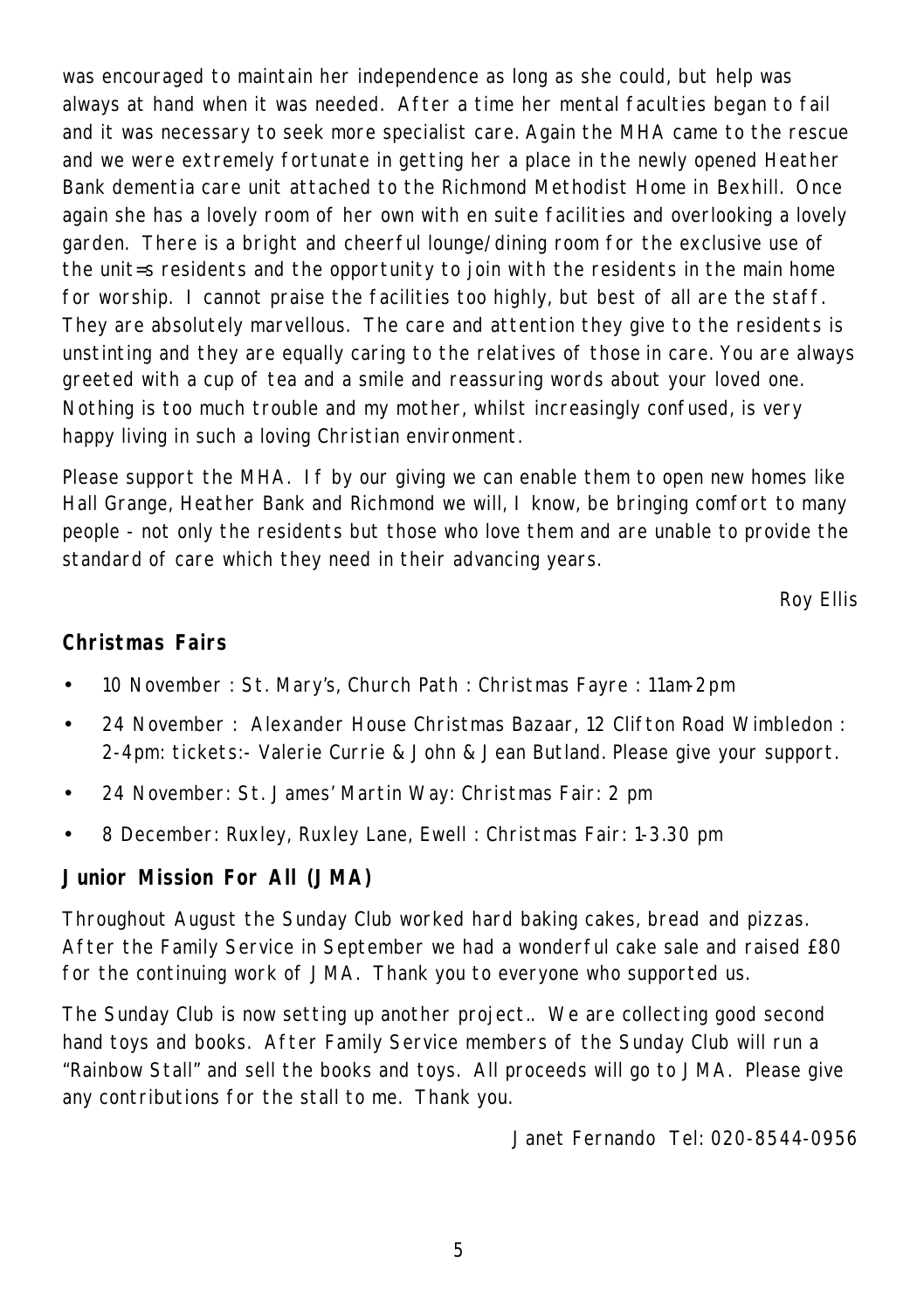## **The Cake Sale - the Apple Tart Recipe!**

I thought the cake sale went well and the apple tarts went very quickly. I=m pleased that people bought lots of things and I hope they enjoyed it.

This is the recipe for the French Apple Tarts:-

#### *Ingredients:*

- 6oz plain flour
- 3 green eating apples
- 3oz butter or margarine cut into cubes
- 3 red eating apples
- 2oz caster sugar
- 2 tablespoons apricot jam
- $\bullet$  1 egg

Set the oven to 200 degrees Centigrade (400 degrees Fahrenheit)/ Gas 6.

1. Peel the green apples and cut them into quarters. Cut out the cores and slice the quarters up quite thinly.

2. Put the apples in a pan with 2 tablespoons water. Cook them over a low heat until soft (about 5 minutes). Stir with a wooden spoon.

3. Sieve the flour into a bowl. Add the butter cubes and rub them betweeen your fingertips in the bowl of flour, until the mixture looks like breadcrumbs.

4. Separate the egg. Add the sugar and the egg yolk to the flour mixture and squeeze it gently into a ball.

5. Sprinkle some flour onto a board and a rolling pin. Roll the pastry until it is about 26cm (10 in) wide and 2 cm (1 in) thick.

6. Line a 20 cm (9 in) flan dish with pastry. Trim the edges and put in the fridge for 30 mins. Then bake for 5 minutes.

7. Take the pastry out of the oven. Spoon in the cooked apples. Slice the red apples, dip in lemon juice and lay them in circles on top.

8. Mix the jam with 2 tablespoons hot water and spread it over the apples. Bake your tart for about 30 minutes, until golden on top.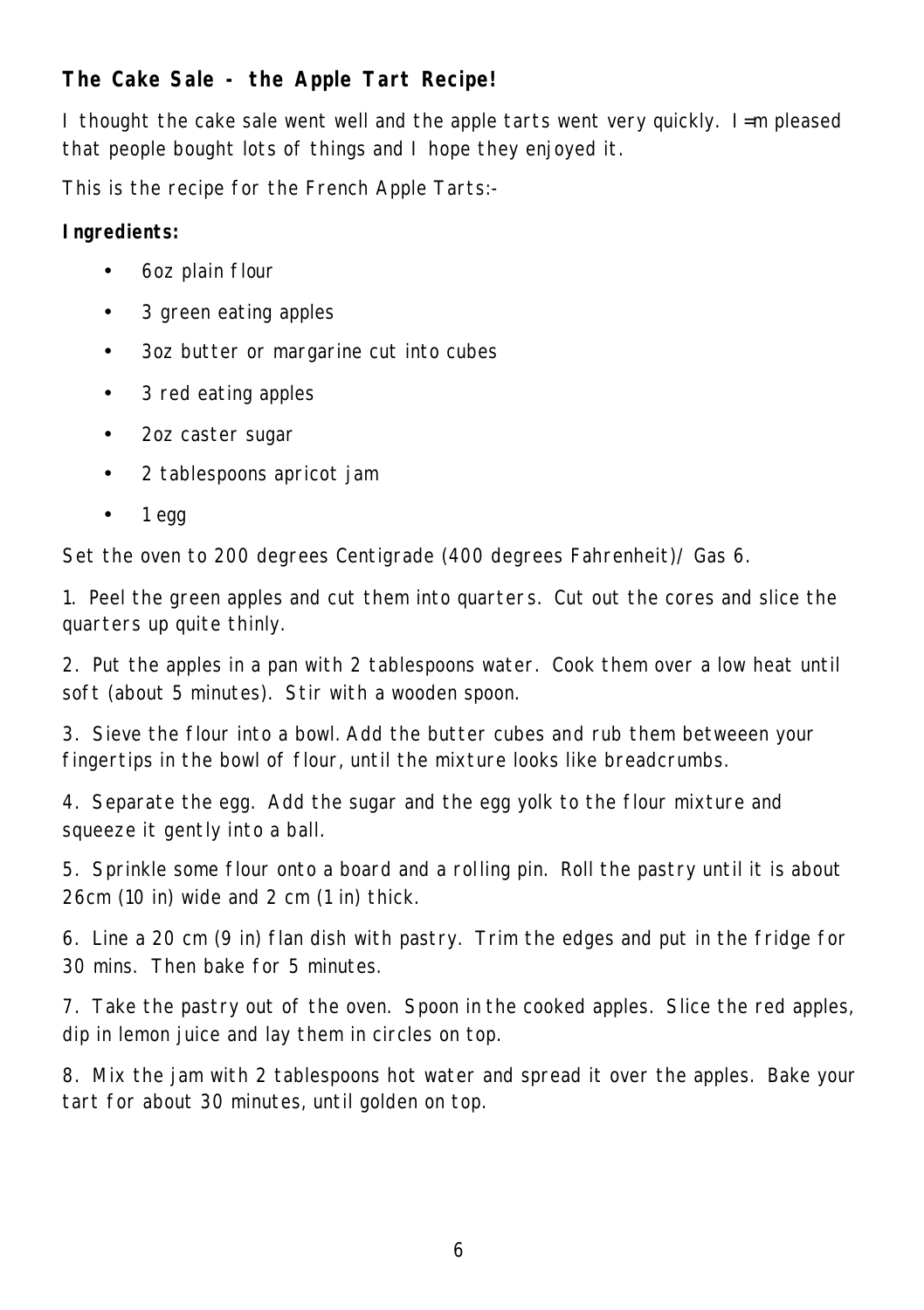## **November!**

What a sad mont h for gardeners. Most of the shrubs have finished flowering, bedding plants have died off, and the gardens begin to look bare and very sorry for themselves. But look on the bright side, in a few short months, with God=s creation, the flowers will all be back with us to brighten up our days.

I would like to thank all those people who donated money for the upkeep of our gardens, and for all the lovely comments about the new water feature, and the gardens in general, for which this money was used.

Contrary to popular belief, I am not a gardener. I labour in ignorance about the plants that grow in our gardens. If they look imposing at the nursery I buy them, plant them out and leave it to God=s grace that they will survive. If anyone has knowledge of plants, and would like to suggest to me what should be planted where and when, or what and how to prune the shrubs that we have, I would be most appreciative.

I set out on a five year plan for the gardens. Next year will be the fourth. What would you like to see included next year? Your comments PLEASE.

Ted Ashwood

Due to circumstances beyond our control the Happy Wanderers Christmas Concert will not take place this year. We very much regret this and hope we will be able to make up for this in the Spring.

#### **Dates For Your Diary**

**Saturday 10 November**: "Prepared to Care". The first of three workshops to look at the issues involved in caring for one another and to help and support pastoral workers in their role. 9am-1pm at Martin Way.

**Tuesday 4 December**: Men's Supper Club Annual Social: everyone is welcome. Tickets ,2.50 each from Bill Cox.

#### **Marathon Man**

Once again the Pallister family made their annual trip to Newcastle for the Great North Run. This year Steve completed the course in 1 hour 37 minutes and 48 seconds, beating his previous time of 1 hour 55 minutes. He even beat Seb Coe and Sally Gunnell!! We were all there to cheer him on as he finished his 13.1 mile run! Steve is yet again hoping to do the Marathon - so fingers crossed.

Annemarie Pallister